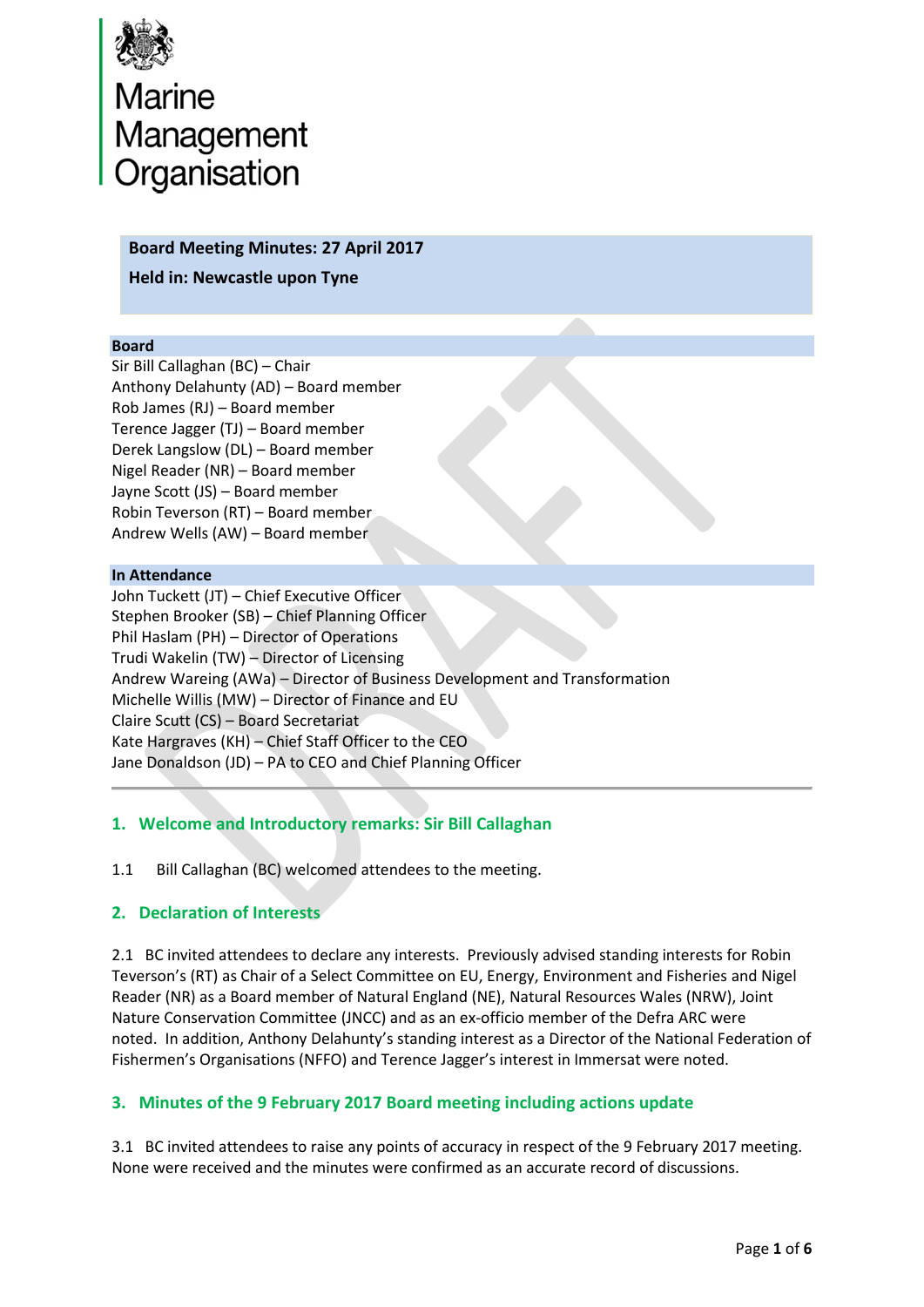3.2 The Board noted that the actions arising from the meeting were either complete or would be discussed later in the meeting.

## **4. Matters Arising from the 16 March 2017 Audit and Risk Assurance Committee (ARAC)**

4.1 NR introduced his written report and draft Minutes from the 16 March meeting and invited Board members to note the business discussed.

4.2 NR highlighted the Board that the concern regarding internal audit continuity expressed at the previous meeting had now been resolved with KPMG's contract being extended by a further year to 2018. NR advised that succession arrangements would need to be arranged quickly to ensure a smooth transition could be achieved.

4.3 As both NR and Derek Langslow (DL) stepped down from the ARAC following the 16 March meeting, NR took the opportunity to express his thanks to DL and to welcome Jayne Scott (JS) as Chair and Terence Jagger (TJ) as a member of the Committee.

4.4 The Board also recorded their formal thanks to both NR and DL for their tenure on the ARAC.

4.5 The Chair thanked NR for the update which was noted.

## **5. Remuneration Committee Annual Report 2015 - 2016**

5.1 JS introduced the Remuneration Committee Annual Report which reflected the business conducted in 2015 and 2016 over a period of 18 months.

5.2 JS advised that a formal handover had taken place following the Remuneration Committee meeting on 27 January with Andrew Wells (AW) taking over as Chair and Anthony Delahunty (AD) and Rob James (RJ) joining as Committee members.

5.3 JS drew the Board's attention to section 4 of the report which highlighted the areas the Committee had been most active in over the period. This detailed the formal work of the Committee in making recommendations to the Board on the MMO Pay Remit and SCS performance related awards as well as providing advice on emerging issues and other informal work.

5.4 JS pointed out that the organisation was now in a different space with the recent, permanent appointment to the Head of HR position and the informal work the Remuneration Committee had previously advised on was not expected to continue going forward. JS also referenced an ongoing piece of work on an Allowances Review.

5.5 The Board formally recorded their thanks to JS for her tenure on the Remuneration Committee and also for the report the contents of which were noted.

#### **6. MMO People Survey**

6.1 JT introduced a paper to invite the Board to note the outcomes of the 2016 People Survey and the actions to address the outcomes, confirming that the positive scores had increased across the board in 2016 and this was cautiously encouraging.

6.2 JT drew out some areas for comment, most notably that positivity in relation to pay and benefits had increased, which had been unexpected in the current financial climate, and results in relation to Bullying, Harassment and Discrimination were encouraging and showed this area was moving in the right direction following an investment in training and the implementation of Dignity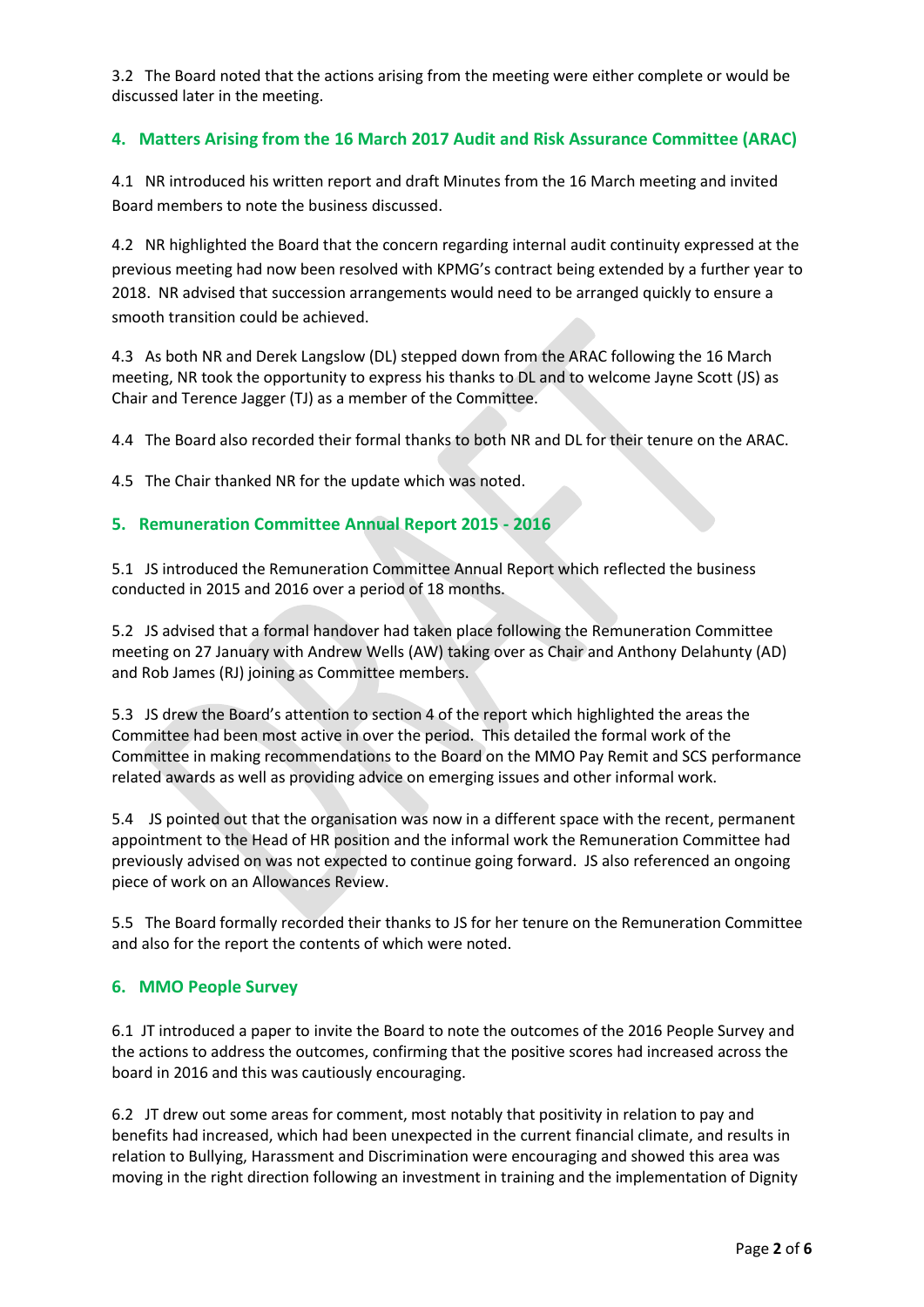at Work advisors. JT advised that there was limited flexibility on Allowances and there was a need to be clear to staff on the art of the possible in that regard.

#### 6.3 JT advised that four areas had been scoped for further action: **People Management**, **Information Flows**, **Pay and Benefits** and **Office Environment and tools**.

6.4 Terence Jagger (TJ) asked if the team were thinking 'out of the box' in terms of information flows and additionally asked if other areas could be considered as part of the Pay and Benefits workstream; namely secondments, visits and learning and development.

6.5 JT acknowledged that MMO may not necessarily be using the most current methods for information flows and Andrew Wareing (AWa) was looking into this area with the Head of Communications. In terms of TJ's second point, JT confirmed there had been a big push on people development and the availability of coaching services as well as continued support for learning and development had been responsible for the increase on positivity scores in this area.

6.6 PH commented that there had previously been a perception amongst coastal staff that it was not worth asking for flexibility, for example, in terms of relocation/job share etc. PH reported that this was no longer the case and it was his belief that coastal staff now feel such requests will be considered fairly.

6.7 BC noted the outcomes and planned actions and thanked JT for the update.

## **7. MMO Framework Document**

7.1 MW introduced the MMO Framework Document (FD) and invited the Board to note progress on revisions.

7.2 MW drew the Board's attention to key areas; which encompassed new wording in relation to Ex-Co and the planned circulation of a Board Operating Framework which would set out how group level governance interacts with the powers and responsibilities of ALB Boards.

7.3 TJ commented that there were limited references to partnership working throughout the document and considered MMO had an opportunity to include those things we expect clarity and collaboration on also.

7.4 Rob James advised that the FD was a public document and whilst it was not legally binding it could be referred to in judicial review proceedings. JS commented that the document would be key for the Board on how guidance was given to the CEO and Directors and there was a need to reconcile the role of ExCo with an independent Board.

7.5 The Board recognised the need to impact the content of the Board Operating Framework on the FD once received and agreed that a Board sub-group should be set up to draw up a response to Defra. NR remarked that a response from a collective of NDPB's would be a good way forward to address generic points.

7.6 It was agreed that NR, JS and AW would continue as the Board sub group to take forward and TJ and BC would feed in comments to MW and CS.

*Action 54/01: Board sub-group of NR, AW, JS to continue to progress the work on the Framework Document with MW.*

#### **8. Board and sub-committee Terms of Reference**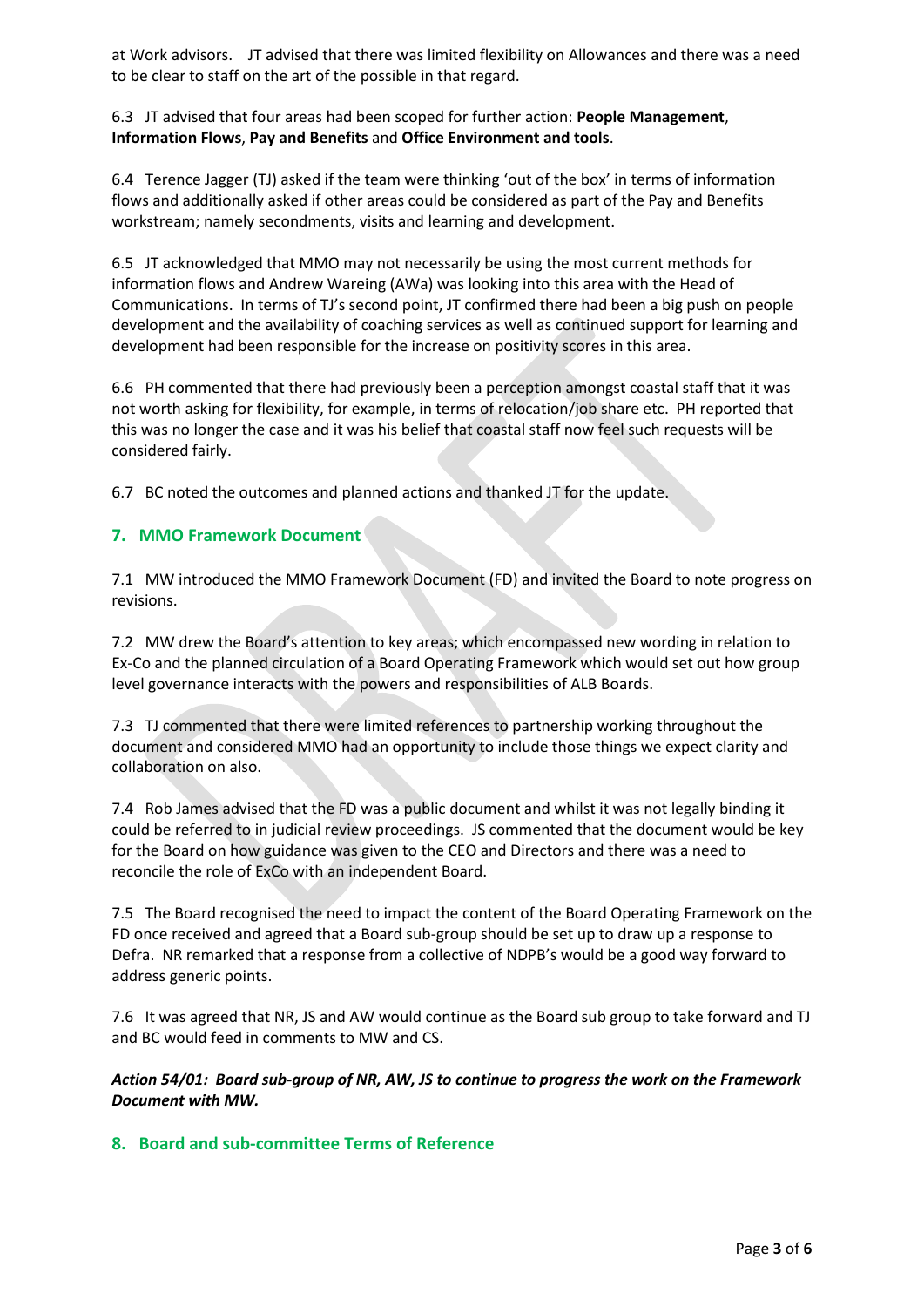8.1 MW introduced a paper to ask the Board to consider and comment on the revised Terms of Reference for the sub-committees.

8.2 MW advised that the draft revisions to the Terms of Reference (ToR) for the Remuneration Committee and Audit and Risk Assurance Committee (ARAC) had followed the Financial Reporting Council Code of Corporate Governance, Her Majesty's Treasury Handbook and advice from Defra.

8.3 MW went on to explain that work to revise the Board ToR would follow once the Framework Document was finalised and the Board Operating Framework had been circulated and digested.

8.4 MW updated the Board that an agreement had been reached at the 27 January Remuneration Committee to remove the reference to *providing assurance to the Board on HR strategy* within the Remuneration Committee ToR.

8.5 MW commented that the other area for discussion was whether the Remuneration Committee should continue to make recommendations on CEO remuneration. MW pointed out that any CEO performance related award recommendation was dealt with by the Chair following an annual appraisal discussion with the CEO. Andrew Wells (AW) remarked that this needed to be looked at in the round via the Remuneration Committee who, under the draft ToR, retained the responsibility for providing assurance to the Board on SCS1 remuneration for Executive Directors and the Chief Scientific Advisor which would be paid out of the same 'pot' as that of any award to the CEO. JS advised that the Remuneration Committee should be expected to provide assurance to the Board on compliance with the process upon the appointment of a CEO.

8.6 Following discussion it was agreed that the Remuneration Committee should follow the revised, draft ToR with a view to revisiting these once the revised Board ToR were finalised.

8.7 The Board noted the revised ToR for the ARAC had been circulated to members out of committee and comments had been reflected. It was agreed that the ToR for ARAC were to be adopted as of today's date.

#### *Action 54/02:*

*(a) Board ToR to be revised once FD completed and BoF impacted (b) Revised, draft ARAC ToR to be adopted (c) Revised, draft Rem Com ToR to be used as an interim measure and revisited once the Board ToR are revised.*

**9. MMO Corporate Risks and Issues** 

9.1 JT presented the paper on MMO Corporate Risks and Issues inviting the Board to consider and discuss.

9.2 JT informed the Board of two key areas which were currently being driven forward, namely

*1) strategic direction of the MMO, and 2) the capacity/resource pressures on the organisation in terms of Brexit*

9.3 JT gave reassurance to the Board that he and the Directors meet regularly to review each of the risks and issues and monitored them closely.

9.4 TJ suggested that it would be helpful for the Board to have each of the risks and issues marked with a completion date as this would assist the Board in their understanding of the importance and impact attached. AWa confirmed this would be incorporated into the next report.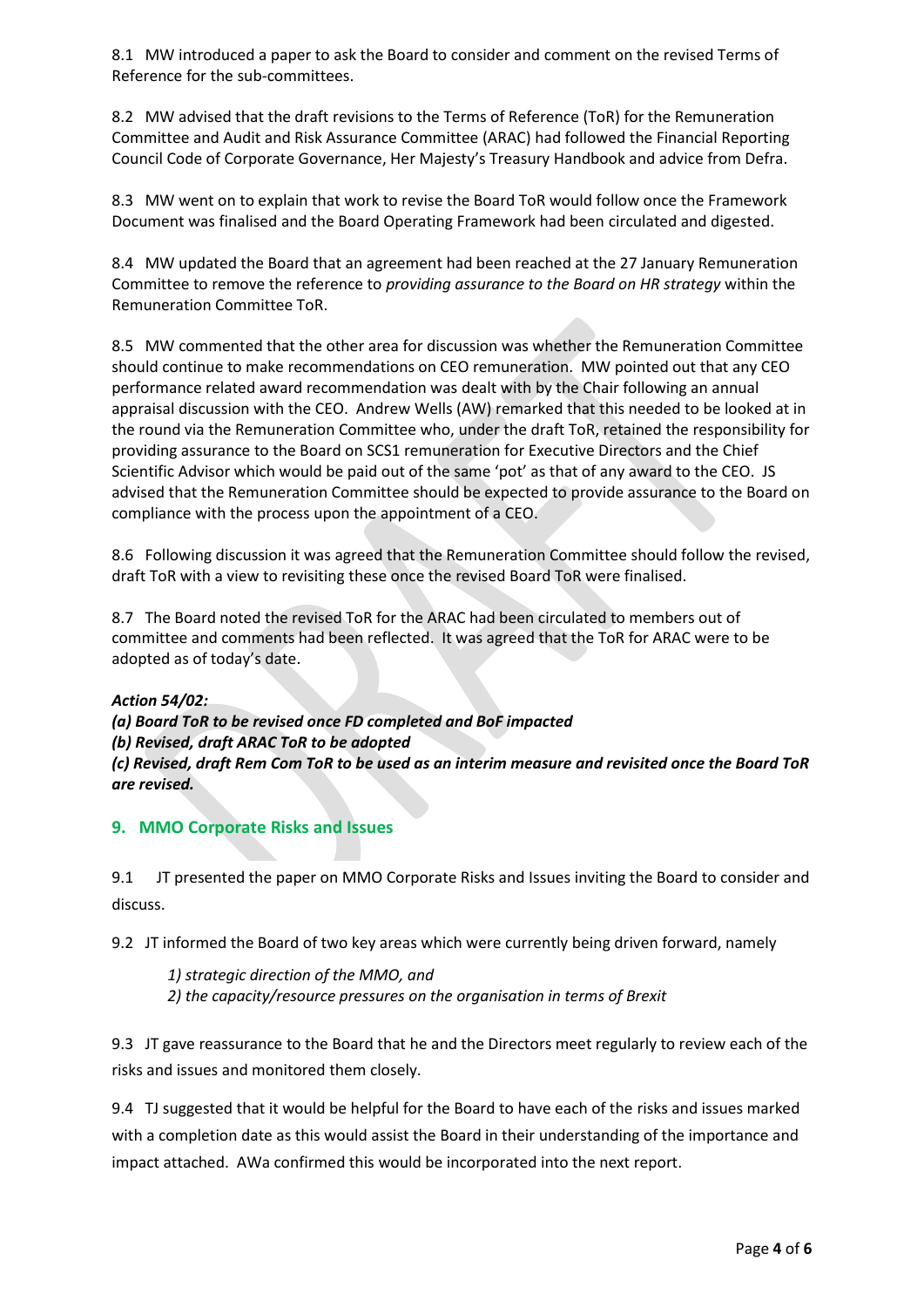9.5 JT went on to provid an update regarding the loss of suitabily qualified experienced persons (SQEPs), notifying the Board that this has improved slightly over recent months, however this risk would remain as high likelihood and high impact given the future potential impact on MMO resilience.

9.6 The Board noted the update.

# **Action 54/03: AWa to include an action/review date against each of the risks and issues for the next Board Meeting.**

# **10. CEO and Directors Report, including:**

# **a) Health and Safety 6 monthly report, end of year financial position and Finance Pack to February 2017)**

10.1 JT introduced the CEO and Directors Report and drew the Board's attention to the update on Health, Safety and Wellbeing which highlighted the continued work of the team in ensuring all officers are equipped for the high risk activity carried out in coastal locations.

10.2 It was agreed, following NR's suggestion, that the Health, Safety and Wellbeing Officer would be invited to attend a future Board meeting and provide a short presentation to the Board.

10.3 JT also took the opportunity to highlight the improvement in the work of the Marine Licensing Team who were consistently achieving published targets.

10.4 PH provided the Board with a short update on Bass management and the measures taken to help protect and improve the sustainability of stocks which had resulted in MMO issuing 1147 authorisations to fish for Bass and 1599 non-eligibility letters in February 2017. PH explained that approximately 40% of applications were appealed, and of those, 62 subsequently received authorisation to fish. PH highlighted a concern of the increased risk of non-compliant behaviour and an increase in media interest.

10.5 PH also provided the Board with an update on the 'Proteus'project advising that a new data processing system will go-live in the Isle of Man on 28 April. This would allow live testing of all aspects before roll out across MMO, the Welsh Government and Northern Ireland.

10.6 JT updated the Board on the ongoing future working developments with the IFCAs. JT confirmed that the workshop due to be held on 5 June would look at four to five delivery options for future joint working and discussion would explore the best way of moving forward together. JT advised that the Board and IFCA Chairs would meet to discuss strategic direction in a separate meeting to that of the and the Directors and Chief Officers who would drive the operational direction with the two groups later coming together for a combined session.

10.7 The Board noted the Finance Pack to February 2017.

**Action 54/04: Secretariat to invite the Health, Safety and Wellbeing Officer to attend a future Board Meeting.**

# **b) Delivery of the 2016/17 Action Plan**

10.8 AWa introduced a paper to invite the Board to consider and agree the end of year position in respect of delivering the MMO Action Plan for 2016/17.